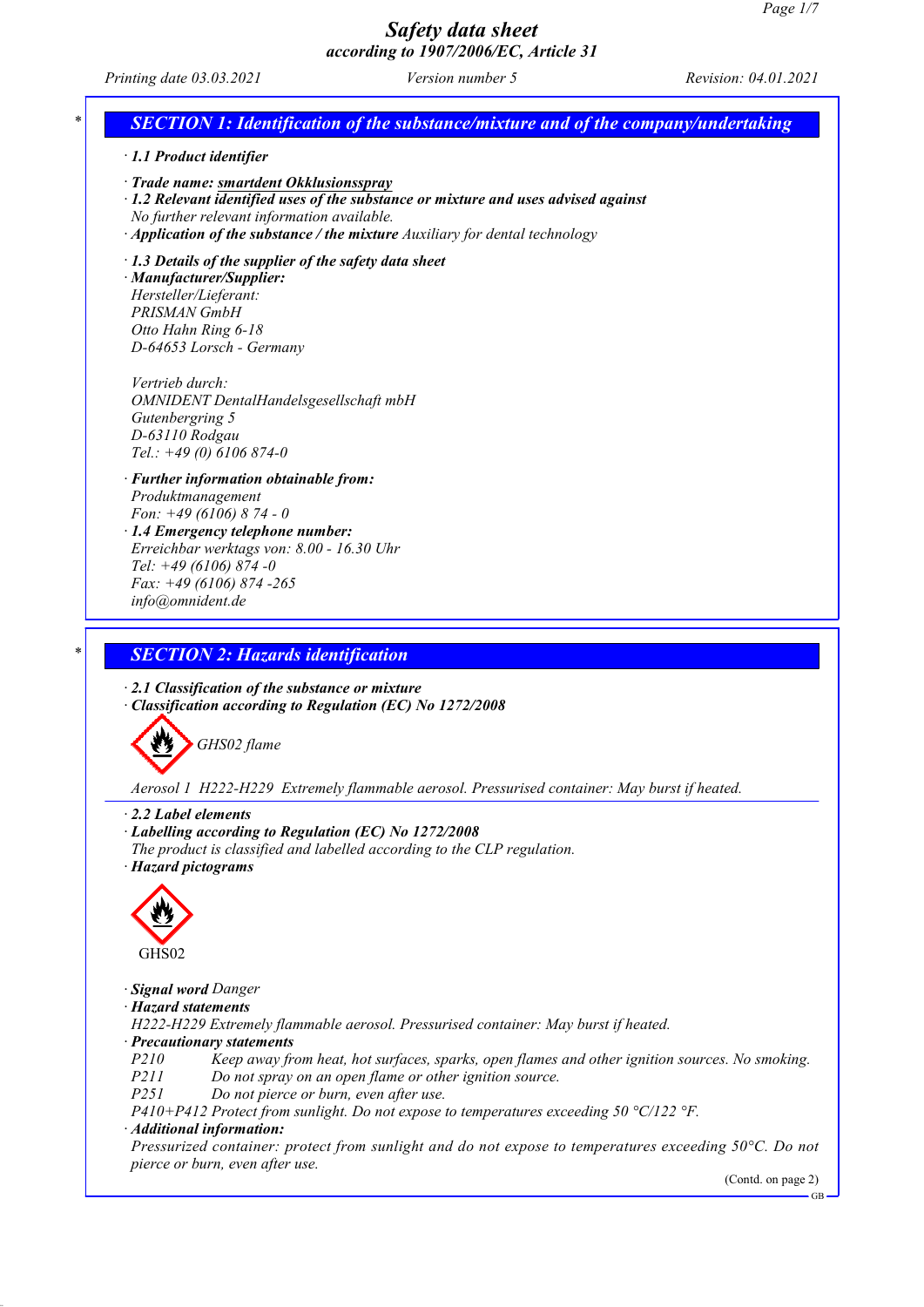*Printing date 03.03.2021 Version number 5 Revision: 04.01.2021*

#### *Trade name: smartdent Okklusionsspray*

(Contd. of page 1) Do not spray on a naked flame or any incandescent material. Keep away from sources of ignition - No *smoking.*

*Keep out of the reach of children*

*· 2.3 Other hazards*

*· Results of PBT and vPvB assessment*

*· PBT: Not applicable.*

*· vPvB: Not applicable.*

#### *\* SECTION 3: Composition/information on ingredients*

*· 3.2 Chemical characterisation: Mixtures*

*· Description: Mixture of substances listed below with nonhazardous additions.*

*· Dangerous components:*

| $CAS: 75-28-5$               | <i>isobutane</i> | Elam. Gas 1, H220; Press. Gas (Comp.), H280 | $150 - 100\%$ |
|------------------------------|------------------|---------------------------------------------|---------------|
| <i>EINECS: 200-857-2</i>     |                  |                                             |               |
| Index number: $601-004-00-0$ |                  |                                             |               |
| <i>RTECS: TZ 4300000</i>     |                  |                                             |               |
| $\cdots$                     |                  | $7.1 \t1.1 \t11$                            |               |

*· Additional information: For the wording of the listed hazard phrases refer to section 16.*

# *\* SECTION 4: First aid measures*

*· 4.1 Description of first aid measures*

*· After inhalation: Supply fresh air; consult doctor in case of complaints.*

- *· After skin contact: Generally the product does not irritate the skin.*
- *· After eye contact:*

*Rinse opened eye for several minutes under running water. If symptoms persist, consult a doctor.*

- *· After swallowing: If symptoms persist consult doctor.*
- *· 4.2 Most important symptoms and effects, both acute and delayed No further relevant information available.*

*· 4.3 Indication of any immediate medical attention and special treatment needed*

*No further relevant information available.*

### *\* SECTION 5: Firefighting measures*

*· 5.1 Extinguishing media*

*· Suitable extinguishing agents:*

- *CO2, powder or water spray. Fight larger fires with water spray or alcohol resistant foam.*
- *· For safety reasons unsuitable extinguishing agents: Water with full jet*
- *· 5.2 Special hazards arising from the substance or mixture No further relevant information available.*
- *· 5.3 Advice for firefighters*
- *· Protective equipment: No special measures required.*

### *\* SECTION 6: Accidental release measures*

*· 6.1 Personal precautions, protective equipment and emergency procedures Wear protective equipment. Keep unprotected persons away.*

*· 6.2 Environmental precautions: No special measures required.*

*· 6.3 Methods and material for containment and cleaning up: Ensure adequate ventilation.*

*· 6.4 Reference to other sections*

*See Section 7 for information on safe handling.*

*See Section 8 for information on personal protection equipment.*

*See Section 13 for disposal information.*

(Contd. on page 3)

GB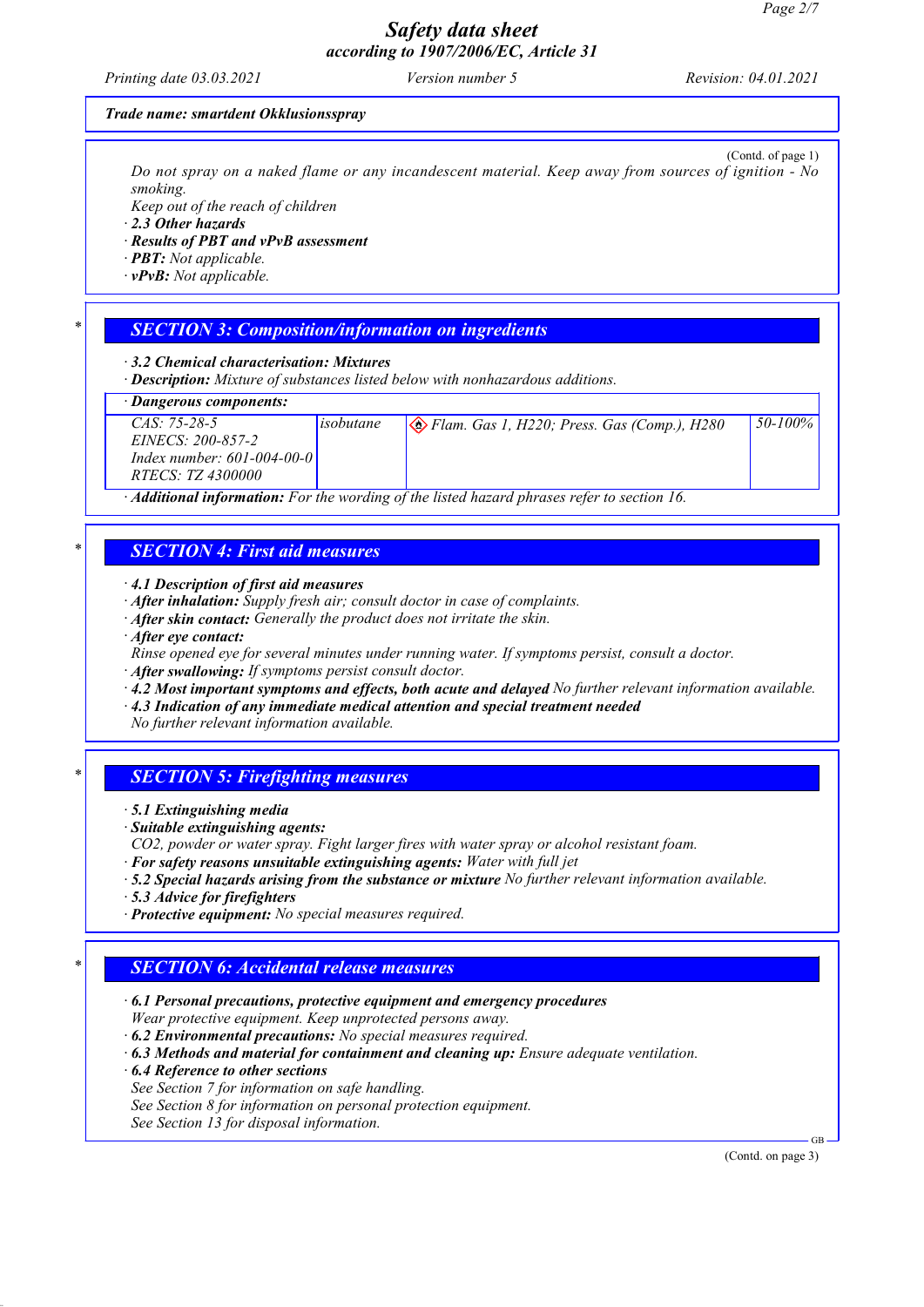*Printing date 03.03.2021 Version number 5 Revision: 04.01.2021*

*Trade name: smartdent Okklusionsspray*

(Contd. of page 2)

# *\* SECTION 7: Handling and storage · 7.1 Precautions for safe handling Ensure good ventilation/exhaustion at the workplace.*

- *Open and handle receptacle with care. · Information about fire - and explosion protection:*
- *Do not spray onto a naked flame or any incandescent material. Keep ignition sources away - Do not smoke. Protect against electrostatic charges.*
- *· 7.2 Conditions for safe storage, including any incompatibilities*
- *· Storage:*
- *· Requirements to be met by storerooms and receptacles: Store in a cool location.*
- *Observe official regulations on storing packagings with pressurised containers.*
- *· Information about storage in one common storage facility: Not required.*
- *· Further information about storage conditions:*
- *Keep container tightly sealed. Do not seal receptacle gas tight. Store in cool, dry conditions in well sealed receptacles. Protect from heat and direct sunlight.*
- *· 7.3 Specific end use(s) No further relevant information available.*

### *\* SECTION 8: Exposure controls/personal protection*

#### *· 8.1 Control parameters*

- *· Additional information about design of technical facilities: No further data; see item 7.*
- *· Ingredients with limit values that require monitoring at the workplace:*

*The product does not contain any relevant quantities of materials with critical values that have to be monitored at the workplace.*

*· Additional information: The lists valid during the making were used as basis.*

#### *· 8.2 Exposure controls*

- *· Personal protective equipment:*
- *· General protective and hygienic measures:*
- *Wash hands before breaks and at the end of work. Do not inhale gases / fumes / aerosols.*
- *· Respiratory protection: Not necessary if room is well-ventilated.*
- *· Protection of hands:*
- *Not required.*

*Selection of the glove material on consideration of the penetration times, rates of diffusion and the degradation*

*· Material of gloves*

The selection of the suitable gloves does not only depend on the material, but also on further marks of quality *and varies from manufacturer to manufacturer. As the product is a preparation of several substances, the* resistance of the glove material can not be calculated in advance and has therefore to be checked prior to the *application.*

*· Penetration time of glove material*

The exact break through time has to be found out by the manufacturer of the protective gloves and has to be *observed.*

*· As protection from splashes gloves made of the following materials are suitable: Natural rubber, NR Butyl rubber, BR*

*Nitrile rubber, NBR*

(Contd. on page 4)

GB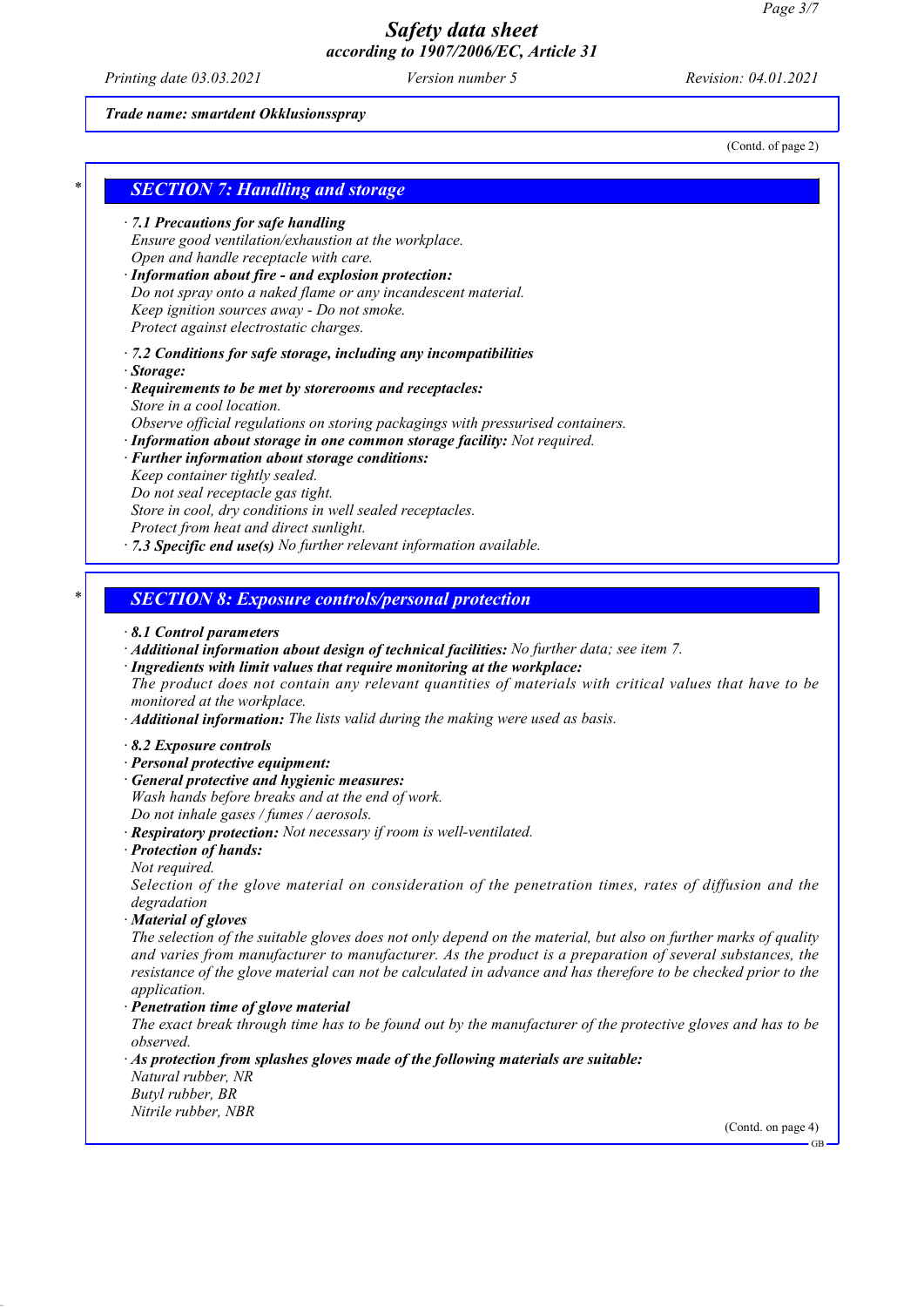*Printing date 03.03.2021 Version number 5 Revision: 04.01.2021*

(Contd. of page 3)

#### *Trade name: smartdent Okklusionsspray*

*· Eye protection:*



*Tightly sealed goggles*

# *\* SECTION 9: Physical and chemical properties*

| · 9.1 Information on basic physical and chemical properties                                                                      |                                            |           |
|----------------------------------------------------------------------------------------------------------------------------------|--------------------------------------------|-----------|
| <b>General Information</b>                                                                                                       |                                            |           |
| · Appearance:                                                                                                                    |                                            |           |
| Form:                                                                                                                            | Aerosol                                    |           |
| Colour:                                                                                                                          | Whitish                                    |           |
| · Odour:                                                                                                                         | Pleasant                                   |           |
| Odour threshold:                                                                                                                 | Not determined.                            |           |
| $\cdot$ pH-value:                                                                                                                | Not determined.                            |           |
| · Change in condition<br>Melting point/freezing point:<br>Initial boiling point and boiling range: $-44\text{ }^{\circ}\text{C}$ | $-159.4 °C$                                |           |
| · Flash point:                                                                                                                   | Not applicable, as aerosol.                |           |
| · Flammability (solid, gas):                                                                                                     | Not applicable.                            |           |
| · Ignition temperature:                                                                                                          | 460 °C                                     |           |
| · Decomposition temperature:                                                                                                     | Not determined.                            |           |
| · Auto-ignition temperature:                                                                                                     | Product is not selfigniting.               |           |
| · Explosive properties:                                                                                                          | Not determined.                            |           |
| · Explosion limits:                                                                                                              |                                            |           |
| Lower:                                                                                                                           | 1.8 Vol % (Propan/Butan)                   |           |
| <b>Upper:</b>                                                                                                                    | 8.5 Vol % (Propan/Butan)                   |           |
| $\cdot$ Vapour pressure at 20 °C:                                                                                                | 3000 hPa                                   |           |
| $\cdot$ Density at 20 °C:                                                                                                        | $0.6$ g/cm <sup>3</sup>                    |           |
| · Relative density                                                                                                               | Not determined.                            |           |
| · Vapour density                                                                                                                 | Not determined.                            |           |
| $\cdot$ Evaporation rate                                                                                                         | Not applicable.                            |           |
| · Solubility in / Miscibility with                                                                                               |                                            |           |
| water:                                                                                                                           | Not miscible or difficult to mix.          |           |
| · Partition coefficient: n-octanol/water:                                                                                        | Not determined.                            |           |
| · <i>Viscosity</i> :                                                                                                             |                                            |           |
| Dynamic:                                                                                                                         | Not applicable                             |           |
| Kinematic:                                                                                                                       | Not applicable                             |           |
| · Solvent content:                                                                                                               |                                            |           |
| <b>Organic solvents:</b>                                                                                                         | $0.0\%$                                    |           |
| $VOC$ (EC)                                                                                                                       | 95%                                        |           |
| <b>Solids content:</b>                                                                                                           | ${<}5\%$                                   |           |
| $\cdot$ 9.2 Other information                                                                                                    | No further relevant information available. |           |
|                                                                                                                                  |                                            | <b>GB</b> |

(Contd. on page 5)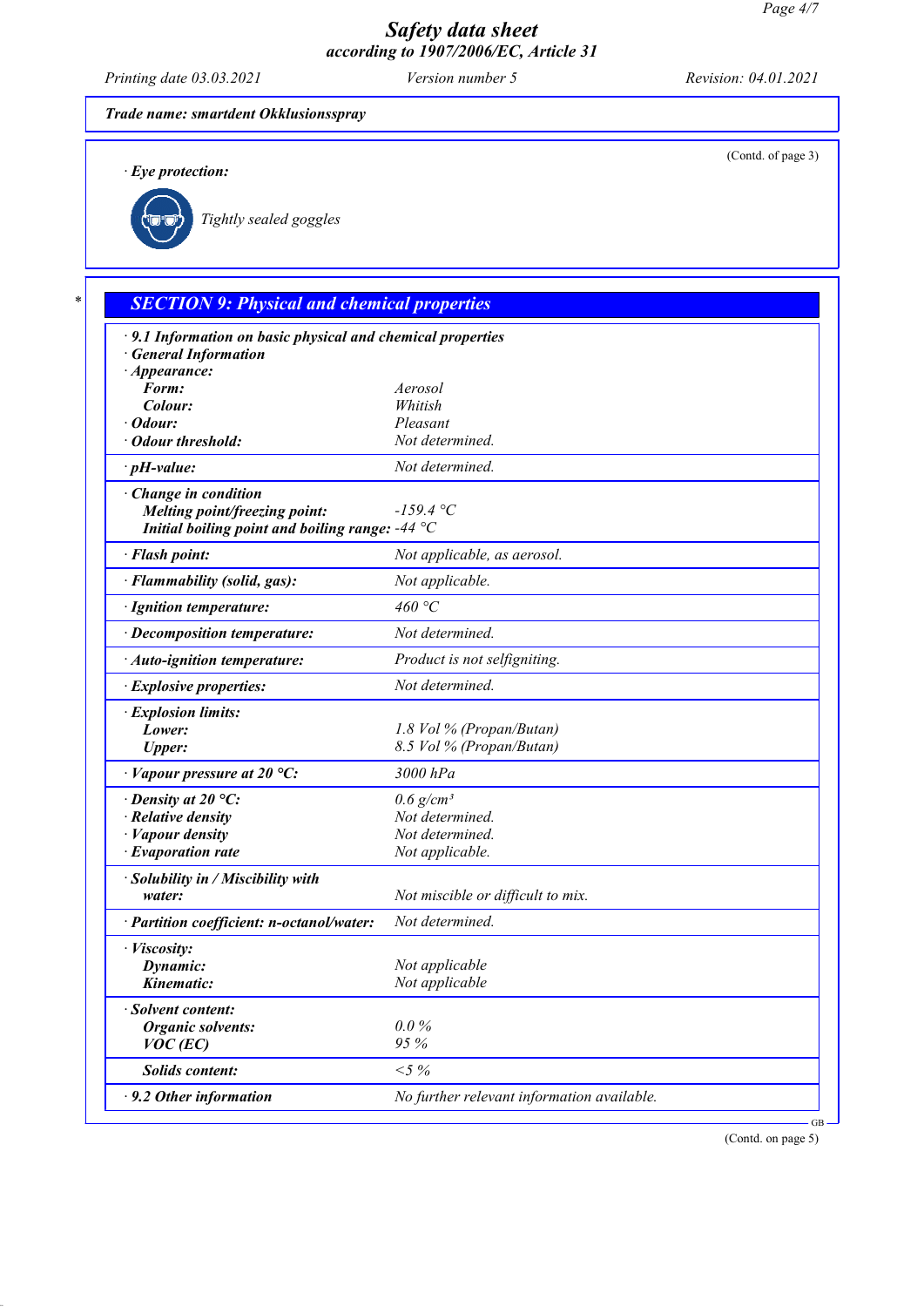*Printing date 03.03.2021 Version number 5 Revision: 04.01.2021*

*Trade name: smartdent Okklusionsspray*

(Contd. of page 4)

### *\* SECTION 10: Stability and reactivity*

- *· 10.1 Reactivity No further relevant information available.*
- *· 10.2 Chemical stability*
- *· Thermal decomposition / conditions to be avoided: No decomposition if used according to specifications.*
- *· 10.3 Possibility of hazardous reactions No dangerous reactions known.*
- *· 10.4 Conditions to avoid No further relevant information available.*
- *· 10.5 Incompatible materials: No further relevant information available.*
- *· 10.6 Hazardous decomposition products: No dangerous decomposition products known.*

### *\* SECTION 11: Toxicological information*

- *· 11.1 Information on toxicological effects*
- *· Acute toxicity Based on available data, the classification criteria are not met.*
- *· Primary irritant effect:*
- *· Skin corrosion/irritation Based on available data, the classification criteria are not met.*
- *· Serious eye damage/irritation Based on available data, the classification criteria are not met.*
- *· Respiratory or skin sensitisation Based on available data, the classification criteria are not met.*
- *· Additional toxicological information:*
- *· CMR effects (carcinogenity, mutagenicity and toxicity for reproduction)*
- *· Germ cell mutagenicity Based on available data, the classification criteria are not met.*
- *· Carcinogenicity Based on available data, the classification criteria are not met.*
- *· Reproductive toxicity Based on available data, the classification criteria are not met.*
- *· STOT-single exposure Based on available data, the classification criteria are not met.*
- *· STOT-repeated exposure Based on available data, the classification criteria are not met.*
- *· Aspiration hazard Based on available data, the classification criteria are not met.*

### *\* SECTION 12: Ecological information*

#### *· 12.1 Toxicity*

- *· Aquatic toxicity: No further relevant information available.*
- *· 12.2 Persistence and degradability No further relevant information available.*
- *· 12.3 Bioaccumulative potential No further relevant information available.*
- *· 12.4 Mobility in soil No further relevant information available.*
- *· Ecotoxical effects:*
- *· Remark: The product is highly volatile.*
- *· Additional ecological information:*
- *· General notes: Not hazardous for water.*
- *· 12.5 Results of PBT and vPvB assessment*
- *· PBT: Not applicable.*
- *· vPvB: Not applicable.*
- *· 12.6 Other adverse effects No further relevant information available.*

### *\* SECTION 13: Disposal considerations*

#### *· 13.1 Waste treatment methods*

*· Recommendation*

*Must be specially treated adhering to official regulations.*

*Must not be disposed together with household garbage. Do not allow product to reach sewage system.*

| $\cdot$ European waste catalogue                                      |                        |
|-----------------------------------------------------------------------|------------------------|
| 16 00 00 WASTES NOT OTHERWISE SPECIFIED IN THE LIST                   |                        |
| 16 05 00 $\vert$ gases in pressure containers and discarded chemicals |                        |
|                                                                       |                        |
|                                                                       | $(0, 1, 1, \ldots, 0)$ |

(Contd. on page 6) GB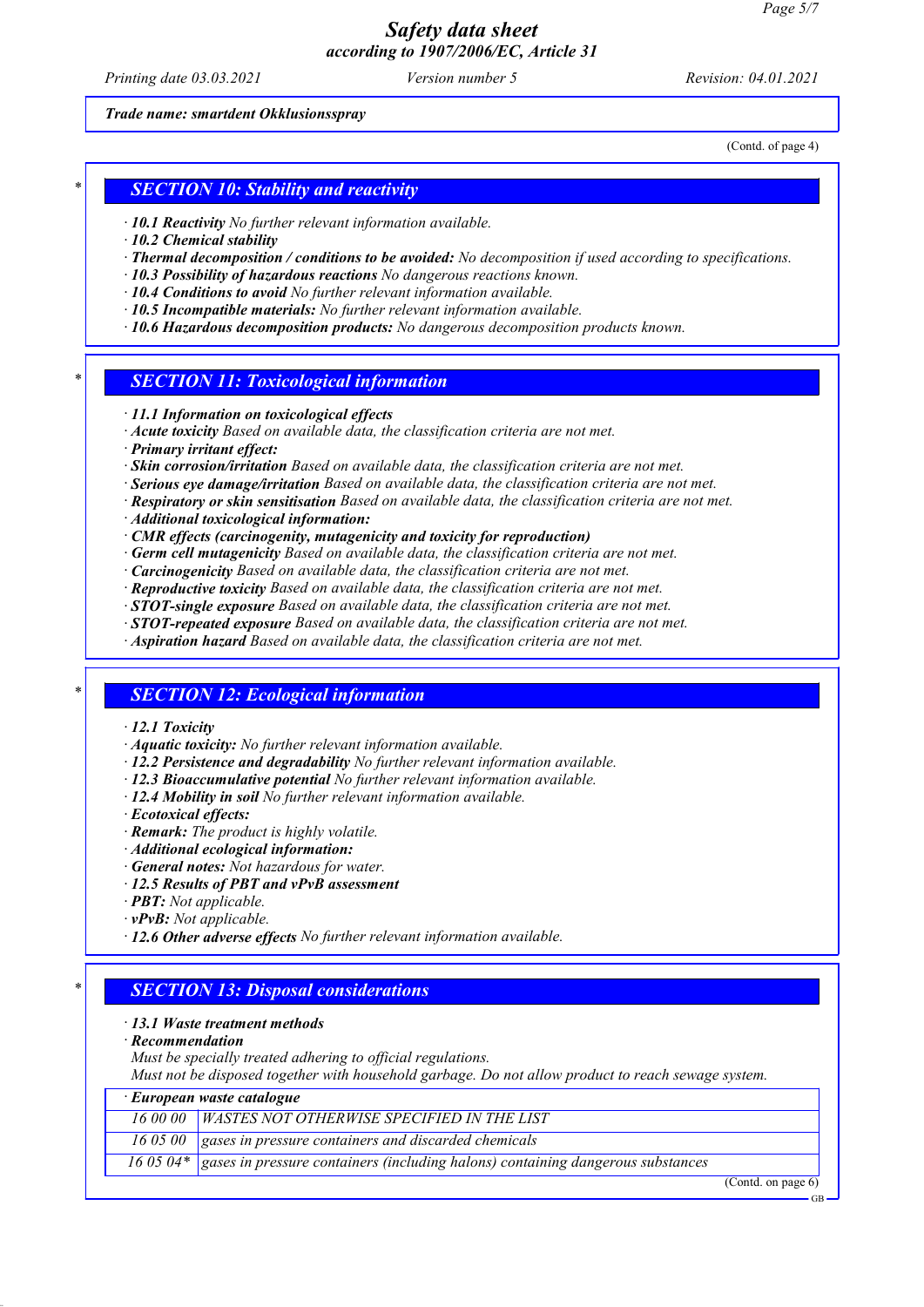*Printing date 03.03.2021 Version number 5 Revision: 04.01.2021*

(Contd. of page 5)

*Trade name: smartdent Okklusionsspray*

*· Uncleaned packaging:*

*· Recommendation: Disposal must be made according to official regulations.*

| $\cdot$ 14.1 UN-Number<br>· ADR, IMDG, IATA       | <b>UN1950</b>       |
|---------------------------------------------------|---------------------|
| $\cdot$ 14.2 UN proper shipping name              |                     |
| $\cdot$ ADR                                       | 1950 AEROSOLS       |
| $\cdot$ IMDG                                      | <b>AEROSOLS</b>     |
| $\cdot$ IATA                                      | AEROSOLS, flammable |
| · 14.3 Transport hazard class(es)                 |                     |
| $\cdot$ ADR                                       |                     |
|                                                   |                     |
|                                                   |                     |
|                                                   |                     |
| · Class                                           | 2 5F Gases.         |
| $\cdot$ Label                                     | 2.1                 |
| $\cdot$ IMDG, IATA                                |                     |
| $\cdot$ Class<br>$\cdot$ Label                    | 2.1<br>2.1          |
|                                                   |                     |
| · 14.4 Packing group                              |                     |
| ADR, IMDG, IATA                                   | Void                |
| $\cdot$ 14.5 Environmental hazards:               |                     |
| · Marine pollutant:                               | N <sub>o</sub>      |
| $\cdot$ 14.6 Special precautions for user         | Warning: Gases.     |
| · Hazard identification number (Kemler code):     |                     |
| · EMS Number:                                     | $F$ -D,S-U          |
| · 14.7 Transport in bulk according to Annex II of |                     |
| <b>Marpol and the IBC Code</b>                    | Not applicable.     |
| · Transport/Additional information:               |                     |
| $\cdot$ ADR                                       |                     |
| $\cdot$ Excepted quantities (EQ):                 | E0                  |
| $\cdot$ Limited quantities (LQ)                   | IL                  |
| · Transport category                              | $\overline{2}$      |
| · Tunnel restriction code                         | $\boldsymbol{D}$    |

# *\* SECTION 15: Regulatory information*

*· 15.1 Safety, health and environmental regulations/legislation specific for the substance or mixture · Labelling according to Regulation (EC) No 1272/2008 GHS label elements*

(Contd. on page 7)